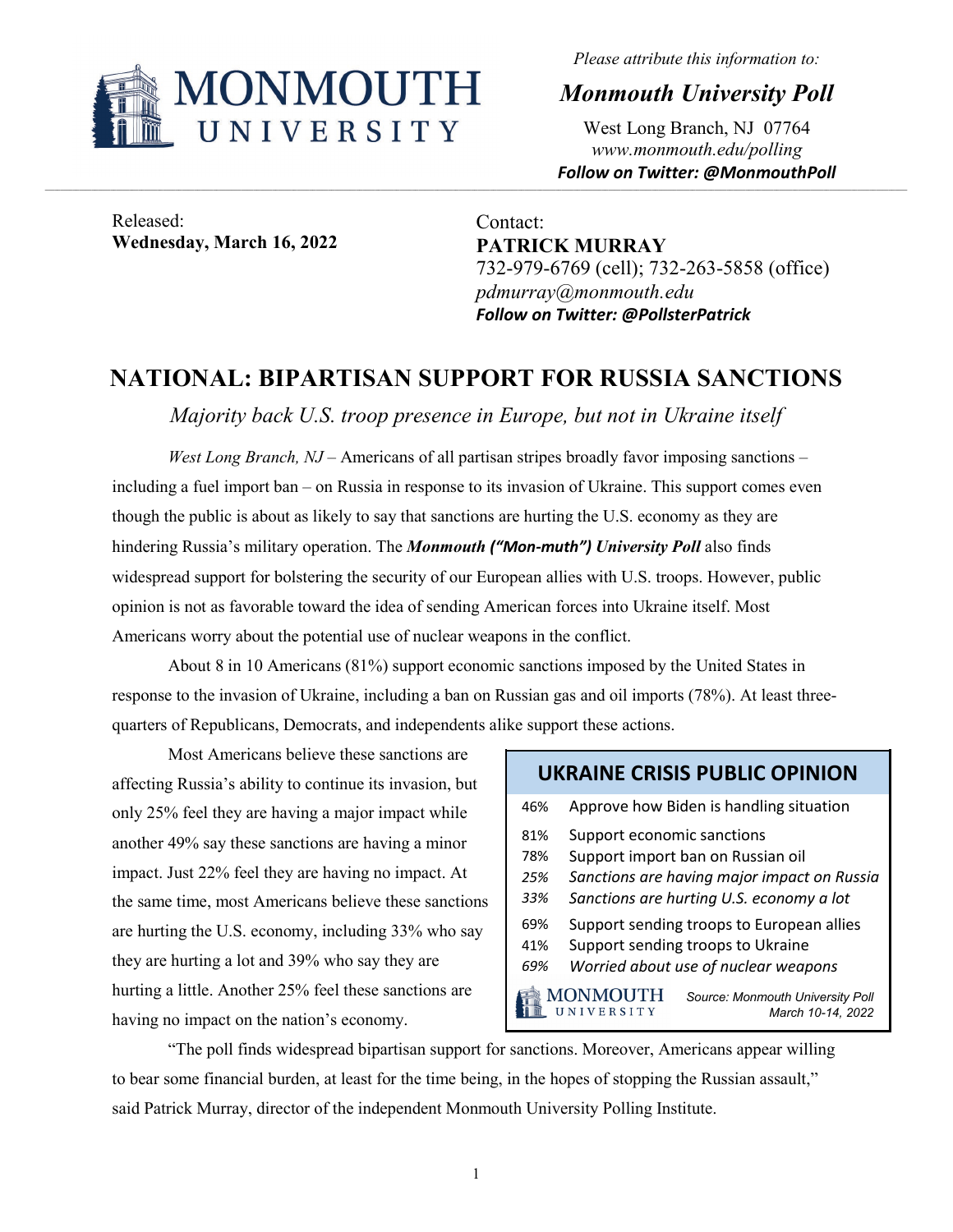The poll also finds more than 2 in 3 Americans (69%) favor sending U.S. troops to support our European allies as a deterrent to keep Russia from invading those countries. However, just 41% support sending American forces into Ukraine itself, while a majority of 56% oppose such a move. There are only small partisan differences in support for sending troops to our European allies (78% of Democrats and 65% of Republicans) or to Ukraine (46% of Democrats and 37% of Republicans). About 7 in 10 Americans are concerned that the conflict will lead to the use of nuclear weapons, including 22% who are very worried about this and 47% who are somewhat worried.

Public opinion is evenly divided on the way President Joe Biden is handling the Ukraine situation – 46% approve and 48% disapprove. Despite bipartisan support on the sanctions imposed by his administration, just 18% of Republicans give Biden a positive rating for his overall handling of the crisis, compared to 77% of Democrats who approve.

"There was a time when an international crisis would unite the country behind both the federal government's response as well as its leaders. That time is gone," said Murray.

In other poll results, few Americans (7%) say that Russia's actions in Ukraine are justified, while 89% say they are not justified. This belief is about evenly spread among Republicans, Democrats, and independents alike.

"There was a sense early in the conflict that conservative media may have primed a pro-Russia message. If so, it does not appear to have had an appreciable impact on public opinion about who is at fault," said Murray.

It does not appear that the current situation has shifted public opinion on potential election meddling by Russia. About 2 in 3 say that Russia either definitely (33%) or probably (33%) tried to interfere in the 2020 U.S. election. These results are basically unchanged from two Monmouth polls taken prior to that contest. As in the previous polls, about 8 in 10 Democrats, 6 in 10 independents, and half of Republicans say it is likely Russia tried to interfere in the last presidential election.

The *Monmouth University Poll* was conducted by telephone from March 10 to 14, 2022 with 809 adults in the United States. The question results in this release have a margin of error of +/- 3.5 percentage points. The poll was conducted by the Monmouth University Polling Institute in West Long Branch, NJ.

2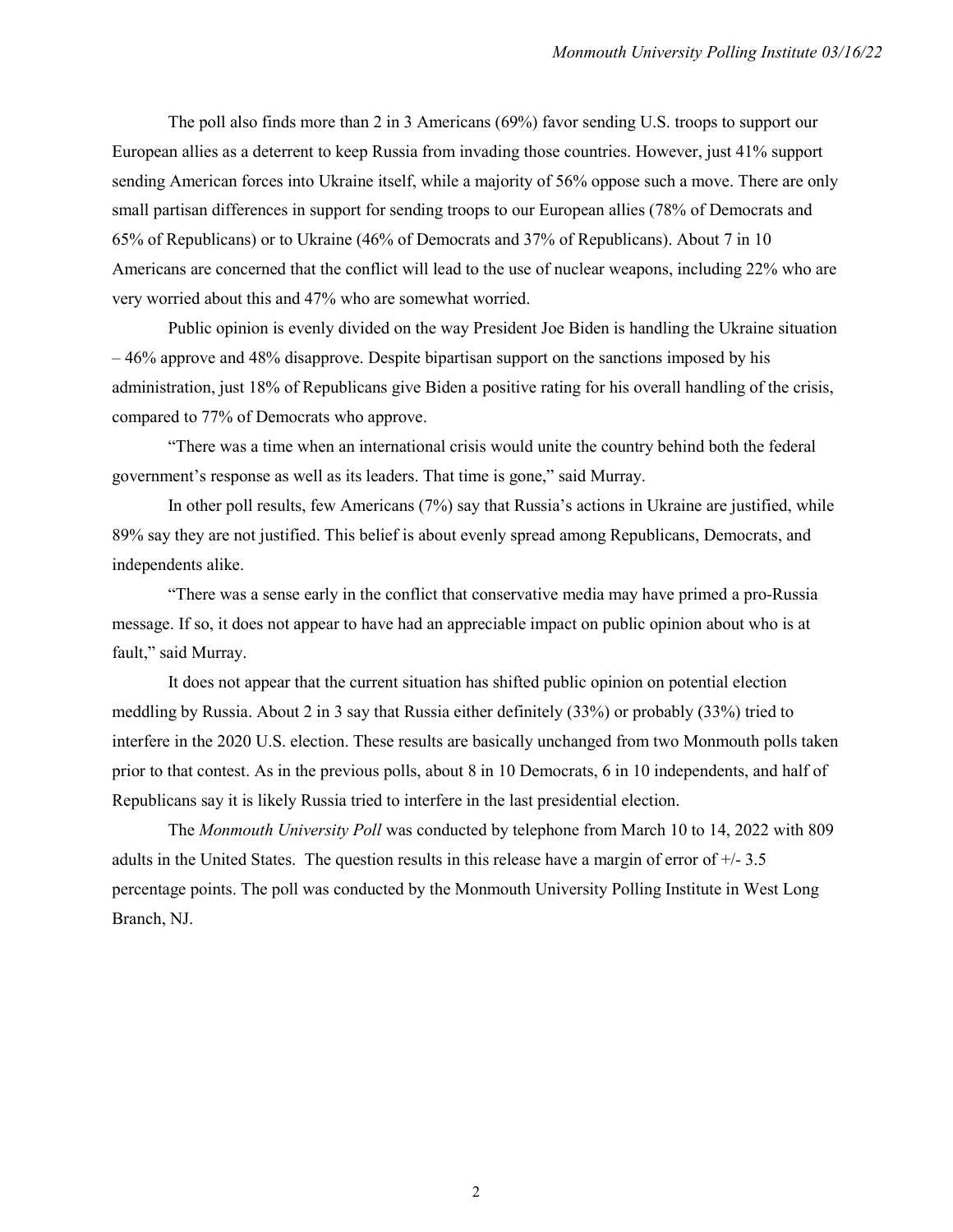## **QUESTIONS AND RESULTS**

(\* Some columns may not add to 100% due to rounding.)

[*Q1-19 held for future release.*]

20. Do you feel Russia's actions in Ukraine are justified or not justified?

|                  | March |
|------------------|-------|
|                  | 2022  |
| Justified        | 7%    |
| Not justified    | 89%   |
| (VOL) Don't know | 4%    |
| (n)              | (809) |

21. Do you approve or disapprove of the way President Biden is handling the Ukraine situation?

|                  | March |
|------------------|-------|
|                  | 2022  |
| Approve          | 46%   |
| Disapprove       | 48%   |
| (VOL) Don't know | 6%    |
| (n)              | (809) |

22. The United States imposed economic sanctions on Russia in response to this situation. Do you support or oppose these sanctions?

|                  | March |
|------------------|-------|
|                  | 2022  |
| Support          | 81%   |
| Oppose           | 16%   |
| (VOL) Don't know | 4%    |
| (n)              | (809) |

23. Do you think these economic sanctions are having a major impact, minor impact, or no impact on Russia's ability to continue its invasion of Ukraine?

|                  | March |
|------------------|-------|
|                  | 2022  |
| Major impact     | 25%   |
| Minor impact     | 49%   |
| No impact        | 22%   |
| (VOL) Don't know | 5%    |
| (n)              | (809) |

24. Do you think these sanctions are hurting the U.S. economy or generally having no impact on the U.S. economy? [*If HURTING***:** Are they hurting a lot, or just a little?]

|                   | March |
|-------------------|-------|
|                   | 2022  |
| Hurting, a lot    | 33%   |
| Hurting, a little | 39%   |
| No impact         | 25%   |
| (VOL) Don't know  | 3%    |
| (n)               | (809) |

25. Do you support or oppose the recent U.S. ban on Russian gas and oil imports?

|                  | March |
|------------------|-------|
|                  | 2022  |
| Support          | 78%   |
| Oppose           | 17%   |
| (VOL) Don't know | 5%    |
| (n)              | (809) |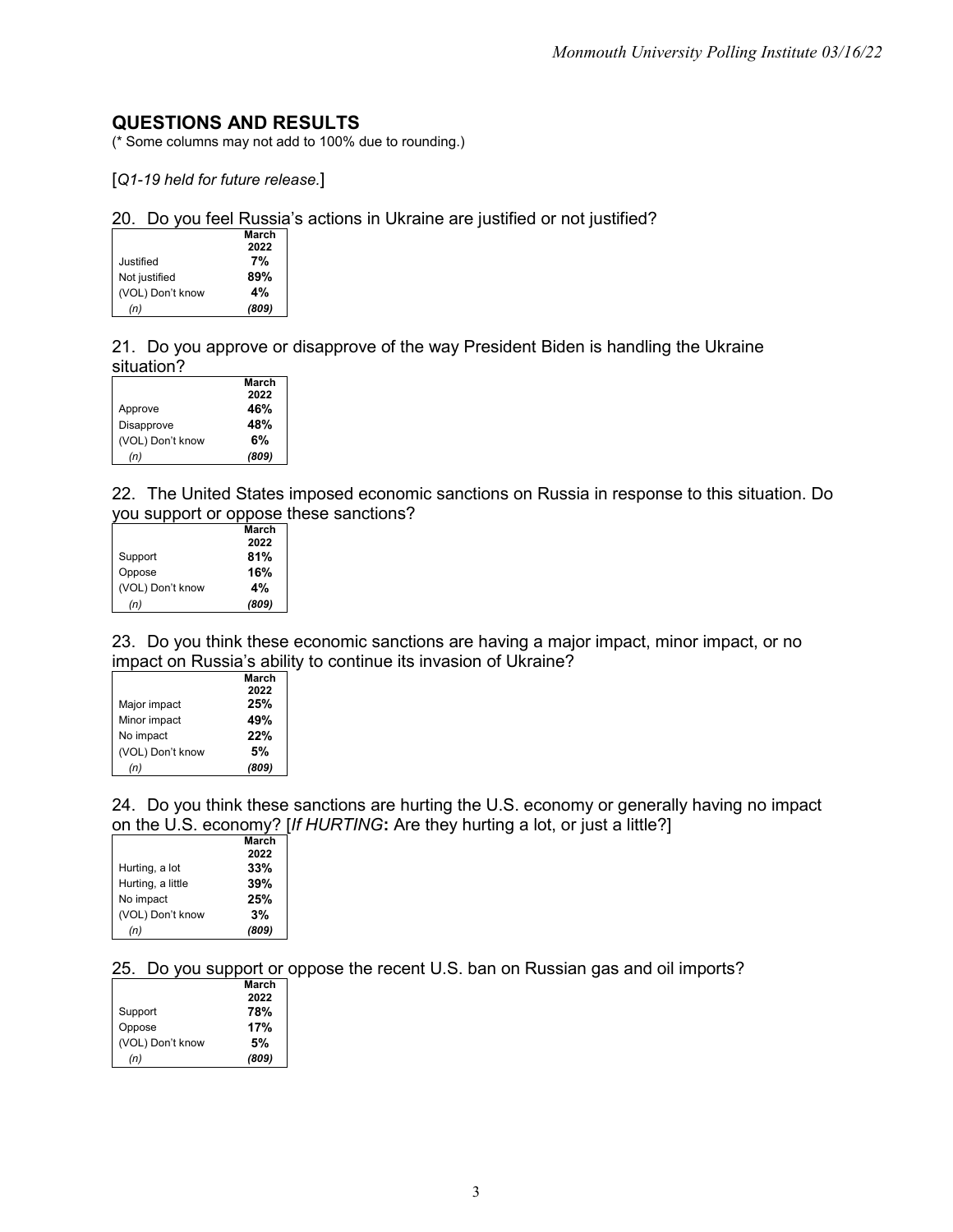26. Do you support or oppose the United States sending troops to support our European allies as a deterrent to keep Russia from invading those countries?

| March<br>2022 |
|---------------|
|               |
|               |
| 69%           |
| 28%           |
| 3%            |
| (809)         |
|               |

27. Do you support or oppose the United States sending troops into Ukraine?

|                  | March |
|------------------|-------|
|                  | 2022  |
| Support          | 41%   |
| Oppose           | 56%   |
| (VOL) Don't know | 4%    |
| (n)              | (809) |

28. Are you worried that the conflict in Ukraine will lead to the use of nuclear weapons – would you say very worried, somewhat worried, not too worried, or not at all worried?

|                    | March |
|--------------------|-------|
|                    | 2022  |
| Very worried       | 22%   |
| Somewhat worried   | 47%   |
| Not too worried    | 18%   |
| Not at all worried | 12%   |
| (VOL) Don't know   | 1%    |
| (n)                | (809) |

29. Do you think the Russian government tried to interfere in the 2020 presidential election – would you say definitely, probably, probably not, or definitely not?

| TREND:           | March | Sept. | Dec.   |
|------------------|-------|-------|--------|
|                  | 2022  | 2020* | 2019** |
| Definitely       | 33%   | 36%   | 37%    |
| Probably         | 33%   | 28%   | 28%    |
| Probably not     | 19%   | 21%   | 17%    |
| Definitely not   | 13%   | 10%   | 13%    |
| (VOL) Don't know | 3%    | 4%    | 5%     |
| (n)              | (809) | (758) | (903)  |

\* *Question wording in 2020 was "is trying to interfere" and was asked of registered voters only.* \*\* *Question wording in 2019 was "will try to interfere".*

[*Q30-39 held for future release.*] [*Q40 previously released.*]

## **METHODOLOGY**

The *Monmouth University Poll* was sponsored and conducted by the Monmouth University Polling Institute from March 10 to 14, 2022 with a probability-based national random sample of 809 adults age 18 and older. This includes 278 contacted by a live interviewer on a landline telephone and 531 contacted by a live interviewer on a cell phone, in English. Telephone numbers were selected through a mix of random digit dialing and list-based sampling. Landline respondents were selected with a modified Troldahl-Carter youngest adult household screen. Interviewing services were provided by Braun Research, with sample obtained from Dynata (RDD, n=545), Aristotle (list, n=140) and a panel of prior Monmouth poll participants (n=124). Monmouth is responsible for all aspects of the survey design, data weighting and analysis. The full sample is weighted for region, age, education, gender and race based on US Census information (ACS 2018 one-year survey). For results based on this sample, one can say with 95% confidence that the error attributable to sampling has a maximum margin of plus or minus 3.5 percentage points (unadjusted for sample design). Sampling error can be larger for sub-groups (see table below). In addition to sampling error, one should bear in mind that question wording and practical difficulties in conducting surveys can introduce error or bias into the findings of opinion polls.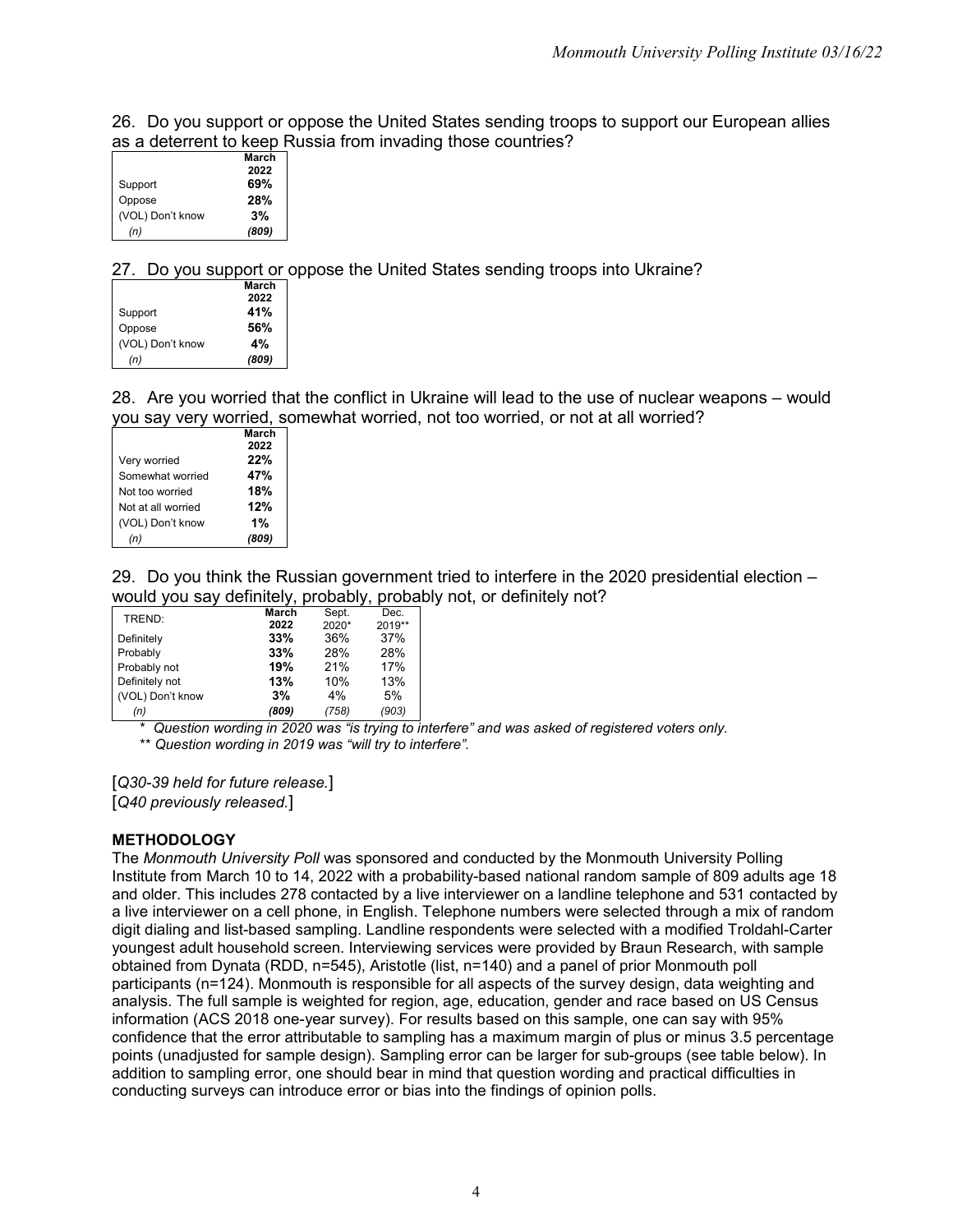| DEMOGRAPHICS (weighted) |  |
|-------------------------|--|
| Self-Reported           |  |
| 29% Republican          |  |
| 43% Independent         |  |
| 28% Democrat            |  |
| 49% Male                |  |
| 51% Female              |  |
| 30% 18-34               |  |
| 32% 35-54               |  |
| $.38\%$ 55+             |  |
| 63% White               |  |
| 13% Black               |  |
| 16% Hispanic            |  |
| 8% Asian/Other          |  |
| 70% No degree           |  |
| 30% 4 year degree       |  |

| <b>MARGIN OF ERROR</b>         |                      |            |         |
|--------------------------------|----------------------|------------|---------|
|                                |                      | unweighted | moe     |
|                                |                      | sample     | $(+/-)$ |
| TOTAL                          |                      | 809        | 3.5%    |
| <b>REGISTERED VOTER</b>        | Yes                  | 746        | 3.6%    |
|                                | No                   | 63         | 12.4%   |
| <b>SELF-REPORTED</b>           | Republican           | 232        | 6.4%    |
| <b>PARTY ID</b>                | Independent          | 338        | 5.3%    |
|                                | Democrat             | 235        | 6.4%    |
| <b>IDEOLOGY</b>                | Liberal              | 171        | 7.5%    |
|                                | Moderate             | 351        | 5.2%    |
|                                | Conservative         | 272        | 6.0%    |
| GENDER                         | Male                 | 417        | 4.8%    |
|                                | Female               | 392        | 5.0%    |
| <b>AGE</b>                     | 18-34                | 172        | 7.5%    |
|                                | $35 - 54$            | 284        | 5.8%    |
|                                | $55+$                | 352        | 5.2%    |
| <b>CHILDREN IN HOME</b>        | Yes                  | 207        | 6.8%    |
|                                | No                   | 598        | 4.0%    |
| <b>RACE</b>                    | White, non-Hispanic  | 585        | 4.1%    |
|                                | Other                | 211        | 6.8%    |
| <i><b>COLLEGE GRADUATE</b></i> | No degree            | 367        | 5.1%    |
|                                | 4 year degree        | 437        | 4.7%    |
| <b>WHITE COLLEGE</b>           | White, no degree     | 260        | 6.1%    |
|                                | White, 4 year degree | 322        | 5.5%    |
| <b>INCOME</b>                  | <\$50K               | 226        | 6.5%    |
|                                | \$50 to <\$100K      | 260        | 6.1%    |
|                                | \$100K+              | 288        | 5.8%    |

**###**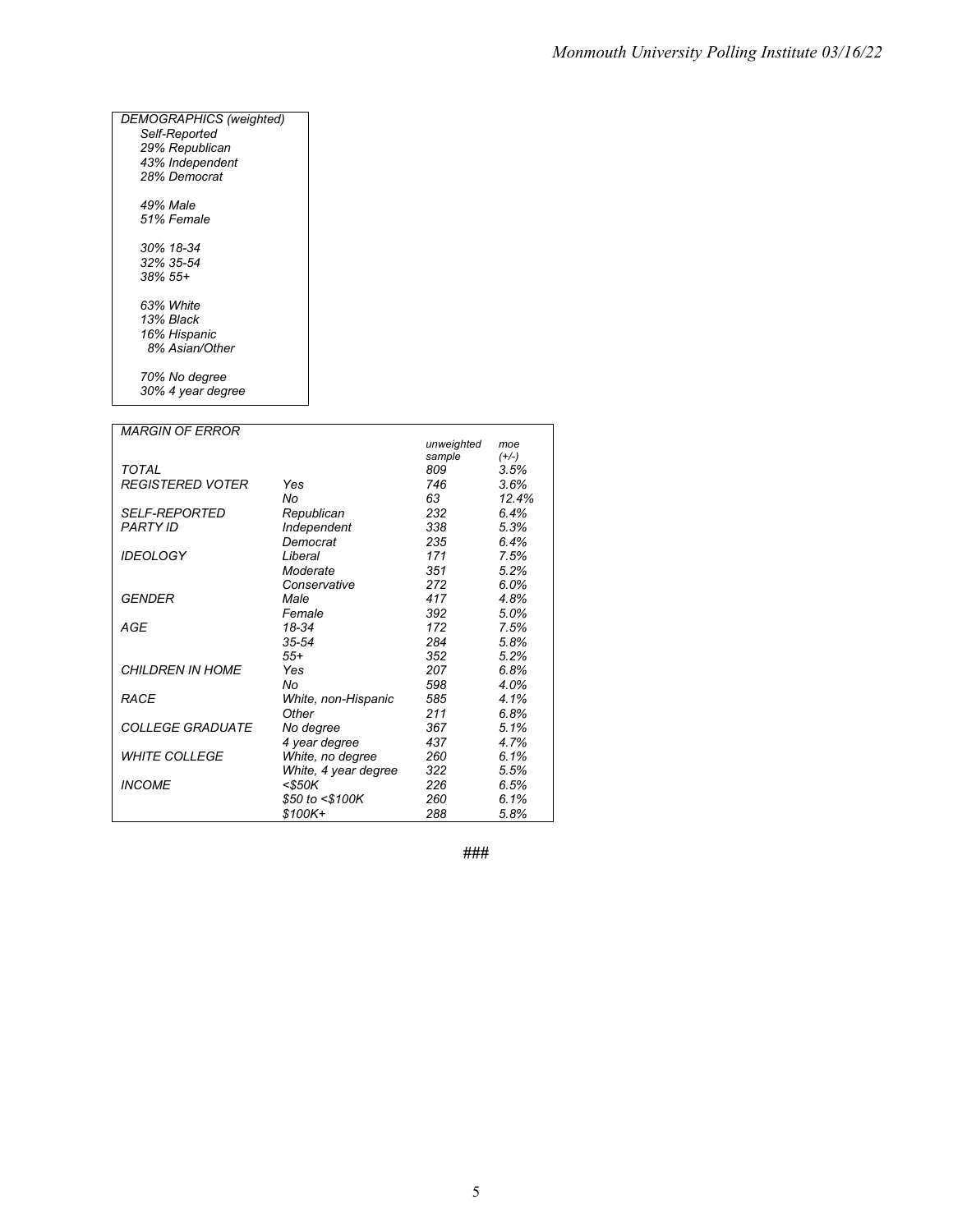|                                                                    |                   | <b>TOTAL</b>                        |                | <b>REGISTERED TO</b><br><b>VOTE</b> |                  | PARTY ID  |                  |         | POLITICAL IDEOLOGY |             |
|--------------------------------------------------------------------|-------------------|-------------------------------------|----------------|-------------------------------------|------------------|-----------|------------------|---------|--------------------|-------------|
|                                                                    |                   |                                     | Yes            | No                                  | Rep              | Ind       | Dem              | Lib     | Mod                | Con         |
| 20. Do you feel Russias actions in<br>Ukraine are justified or not | Justified         | 7%                                  | 8%             | 5%                                  | 10%              | 6%        | 7%               | 5%      | 8%                 | 8%          |
| justified?                                                         | Not justified     | 89%                                 | 90%            | 82%                                 | 85%              | 89%       | 93%              | 94%     | 90%                | 86%         |
|                                                                    | [VOL] Dont know   | 4%                                  | 3%             | 13%                                 | 5%               | 5%        | 1%               | 1%      | 2%                 | 6%          |
|                                                                    |                   | <b>GENDER</b>                       |                |                                     | AGE 3-WAY        |           | CHILDREN IN HOME |         |                    | <b>RACE</b> |
|                                                                    |                   |                                     |                |                                     |                  |           |                  |         | White              | Hsp-Blk-    |
|                                                                    |                   | Male                                | Female         | 18-34                               | 35-54            | $55+$     | Yes              | No      | non-Hisp           | Asn-Oth     |
| 20. Do you feel Russias actions in<br>Ukraine are justified or not | Justified         | 7%                                  | 8%             | 8%                                  | 8%               | 6%        | 9%               | 7%      | 7%                 | 9%          |
| justified?                                                         | Not justified     | 90%                                 | 88%            | 89%                                 | 88%              | 90%       | 86%              | 90%     | 90%                | 87%         |
|                                                                    | [VOL] Dont know   | 4%                                  | 4%             | 3%                                  | 5%               | 4%        | 5%               | 3%      | 4%                 | 4%          |
|                                                                    |                   | <b>COLLEGE GRAD</b>                 |                | <b>DEGREE</b>                       | WHITE COLLEGE    |           | <b>INCOME</b>    |         |                    |             |
|                                                                    |                   | No<br>degree                        | 4 yr<br>degree | White no<br>degree                  | White<br>college | $<$ \$50K | \$50-100K        | \$100K+ |                    |             |
| 20. Do you feel Russias actions in                                 | Justified         | 8%                                  | 6%             | 8%                                  | 4%               | 11%       | 5%               | 6%      |                    |             |
| Ukraine are justified or not<br>iustified?                         | Not justified     | 88%                                 | 91%            | 88%                                 | 93%              | 84%       | 92%              | 92%     |                    |             |
|                                                                    | [VOL] Dont know   | 4%                                  | 4%             | 4%                                  | 2%               | 6%        | 3%               | 2%      |                    |             |
|                                                                    |                   |                                     |                |                                     |                  |           |                  |         |                    |             |
|                                                                    |                   | <b>TOTAL</b>                        | <b>VOTE</b>    | REGISTERED TO                       |                  | PARTY ID  |                  |         | POLITICAL IDEOLOGY |             |
|                                                                    |                   |                                     | Yes            | No                                  | Rep              | Ind       | Dem              | Lib     | Mod                | Con         |
| 21. Do you approve or disapprove<br>of the way President Biden is  | Approve           | 46%                                 | 47%            | 38%                                 | 18%              | 43%       | 77%              | 65%     | 57%                | 20%         |
| handling the Ukraine situation?                                    | <b>Disapprove</b> | 48%                                 | 48%            | 49%                                 | 79%              | 49%       | 17%              | 31%     | 36%                | 73%         |
|                                                                    | [VOL] Dont know   | 6%                                  | 5%             | 13%                                 | 3%               | 8%        | 7%               | 4%      | 7%                 | 7%          |
|                                                                    |                   | <b>GENDER</b>                       |                |                                     | AGE 3-WAY        |           | CHILDREN IN HOME |         |                    | <b>RACE</b> |
|                                                                    |                   |                                     |                |                                     |                  |           |                  |         | White              | Hsp-Blk-    |
|                                                                    |                   | Male                                | Female         | 18-34                               | 35-54            | $55+$     | Yes              | No      | non-Hisp           | Asn-Oth     |
| 21. Do you approve or disapprove<br>of the way President Biden is  | Approve           | 41%                                 | 50%            | 46%                                 | 41%              | 49%       | 42%              | 47%     | 45%                | 47%         |
| handling the Ukraine situation?                                    | Disapprove        | 52%                                 | 44%            | 46%                                 | 55%              | 44%       | 55%              | 46%     | 49%                | 46%         |
|                                                                    |                   |                                     |                |                                     |                  |           |                  |         |                    |             |
|                                                                    | [VOL] Dont know   | 7%                                  | 5%             | 8%                                  | 4%               | 7%        | 3%               | 7%      | 6%                 | 7%          |
|                                                                    |                   |                                     |                | WHITE COLLEGE<br><b>DEGREE</b>      |                  |           | <b>INCOME</b>    |         |                    |             |
|                                                                    |                   | <b>COLLEGE GRAD</b><br>No<br>degree | 4 yr<br>degree | White no<br>degree                  | White<br>college | $<$ \$50K | \$50-100K        | \$100K+ |                    |             |
| 21. Do you approve or disapprove                                   | Approve           | 42%                                 | 53%            | 41%                                 | 55%              | 45%       | 46%              | 47%     |                    |             |
| of the way President Biden is<br>handling the Ukraine situation?   | Disapprove        | 51%                                 | 41%            | 54%                                 | 39%              | 47%       | 45%              | 51%     |                    |             |

Monmouth University Poll -- NATIONAL -- 3/16/22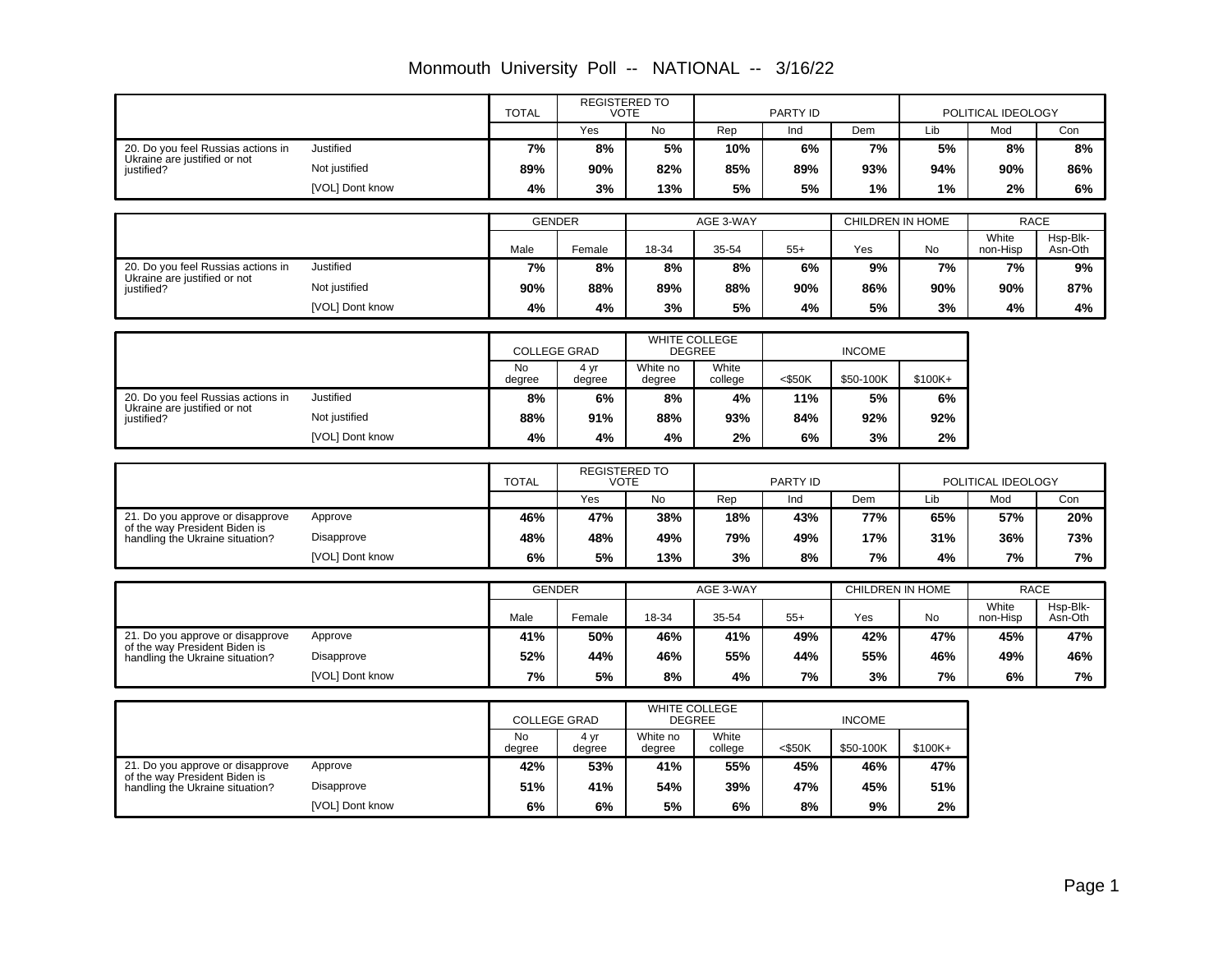|                                                                       |                 | <b>TOTAL</b>        | <b>REGISTERED TO</b><br><b>VOTE</b> |                                     |                  | PARTY ID  |                         | POLITICAL IDEOLOGY |                      |                     |
|-----------------------------------------------------------------------|-----------------|---------------------|-------------------------------------|-------------------------------------|------------------|-----------|-------------------------|--------------------|----------------------|---------------------|
|                                                                       |                 |                     | Yes                                 | <b>No</b>                           | Rep              | Ind       | Dem                     | Lib                | Mod                  | Con                 |
| 22. The United States imposed                                         | Support         | 81%                 | 83%                                 | 58%                                 | 75%              | 78%       | 91%                     | 83%                | 89%                  | 72%                 |
| economic sanctions on Russia in<br>response to this situation. Do you | Oppose          | 16%                 | 13%                                 | 36%                                 | 21%              | 19%       | 5%                      | 13%                | 10%                  | 22%                 |
| support or oppose these<br>sanctions?                                 | [VOL] Dont know | 4%                  | 3%                                  | 6%                                  | 4%               | 3%        | 3%                      | 4%                 | 2%                   | 5%                  |
|                                                                       |                 |                     |                                     |                                     |                  |           |                         |                    |                      |                     |
|                                                                       |                 | <b>GENDER</b>       |                                     |                                     | AGE 3-WAY        |           | <b>CHILDREN IN HOME</b> |                    |                      | <b>RACE</b>         |
|                                                                       |                 | Male                | Female                              | 18-34                               | 35-54            | $55+$     | Yes                     | <b>No</b>          | White<br>non-Hisp    | Hsp-Blk-<br>Asn-Oth |
| 22. The United States imposed                                         | Support         | 79%                 | 82%                                 | 70%                                 | 81%              | 89%       | 77%                     | 82%                | 84%                  | 75%                 |
| economic sanctions on Russia in<br>response to this situation. Do you | Oppose          | 16%                 | 15%                                 | 25%                                 | 15%              | 8%        | 18%                     | 14%                | 13%                  | 21%                 |
| support or oppose these<br>sanctions?                                 | [VOL] Dont know | 4%                  | 3%                                  | 4%                                  | 4%               | 3%        | 5%                      | 3%                 | 3%                   | 4%                  |
|                                                                       |                 |                     |                                     |                                     |                  |           |                         |                    |                      |                     |
|                                                                       |                 | <b>COLLEGE GRAD</b> |                                     | <b>WHITE COLLEGE</b>                | <b>DEGREE</b>    |           | <b>INCOME</b>           |                    |                      |                     |
|                                                                       |                 | <b>No</b><br>degree | 4 yr<br>degree                      | White no<br>degree                  | White<br>college | $<$ \$50K | \$50-100K               | $$100K +$          |                      |                     |
| 22. The United States imposed                                         | Support         | 79%                 | 85%                                 | 82%                                 | 89%              | 79%       | 82%                     | 83%                |                      |                     |
| economic sanctions on Russia in<br>response to this situation. Do you | Oppose          | 17%                 | 11%                                 | 14%                                 | 9%               | 17%       | 14%                     | 13%                |                      |                     |
| support or oppose these<br>sanctions?                                 | [VOL] Dont know | 4%                  | 4%                                  | 4%                                  | 2%               | 3%        | 4%                      | 4%                 |                      |                     |
|                                                                       |                 |                     |                                     |                                     |                  |           |                         |                    |                      |                     |
|                                                                       |                 | <b>TOTAL</b>        |                                     | <b>REGISTERED TO</b><br><b>VOTE</b> |                  | PARTY ID  |                         |                    | POLITICAL IDEOLOGY   |                     |
|                                                                       |                 |                     | Yes                                 | <b>No</b>                           | Rep              | Ind       | Dem                     | Lib                | Mod                  | Con                 |
| 23. Do you think these economic<br>sanctions are having a major       | Major impact    | 25%                 | 26%                                 | 19%                                 | 12%              | 24%       | 39%                     | 37%                | 30%                  | 10%                 |
| impact, minor impact, or no                                           | Minor impact    | 49%                 | 49%                                 | 50%                                 | 48%              | 51%       | 47%                     | 51%                | 50%                  | 47%                 |
| impact on Russias ability to<br>continue its invasion of Ukraine?     | No impact       | 22%                 | 21%                                 | 24%                                 | 35%              | 22%       | 8%                      | 7%                 | 17%                  | 36%                 |
|                                                                       | [VOL] Dont know | 5%                  | 4%                                  | 8%                                  | 5%               | 4%        | 6%                      | 5%                 | 3%                   | 7%                  |
|                                                                       |                 |                     |                                     |                                     |                  |           |                         |                    |                      |                     |
|                                                                       |                 | <b>GENDER</b>       |                                     |                                     | AGE 3-WAY        |           | CHILDREN IN HOME        |                    | <b>RACE</b><br>White | Hsp-Blk-            |
|                                                                       |                 | Male                | Female                              | 18-34                               | 35-54            | $55+$     | Yes                     | <b>No</b>          | non-Hisp             | Asn-Oth             |
| 23. Do you think these economic<br>sanctions are having a major       | Major impact    | 23%                 | 27%                                 | 28%                                 | 22%              | 25%       | 21%                     | 26%                | 23%                  | 29%                 |
| impact, minor impact, or no                                           | Minor impact    | 50%                 | 48%                                 | 51%                                 | 50%              | 46%       | 49%                     | 49%                | 50%                  | 48%                 |
| impact on Russias ability to<br>continue its invasion of Ukraine?     | No impact       | 24%                 | 19%                                 | 16%                                 | 25%              | 23%       | 26%                     | 20%                | 23%                  | 18%                 |
|                                                                       | [VOL] Dont know | 3%                  | 7%                                  | 5%                                  | 4%               | 5%        | 3%                      | 5%                 | 4%                   | 5%                  |

Monmouth University Poll -- NATIONAL -- 3/16/22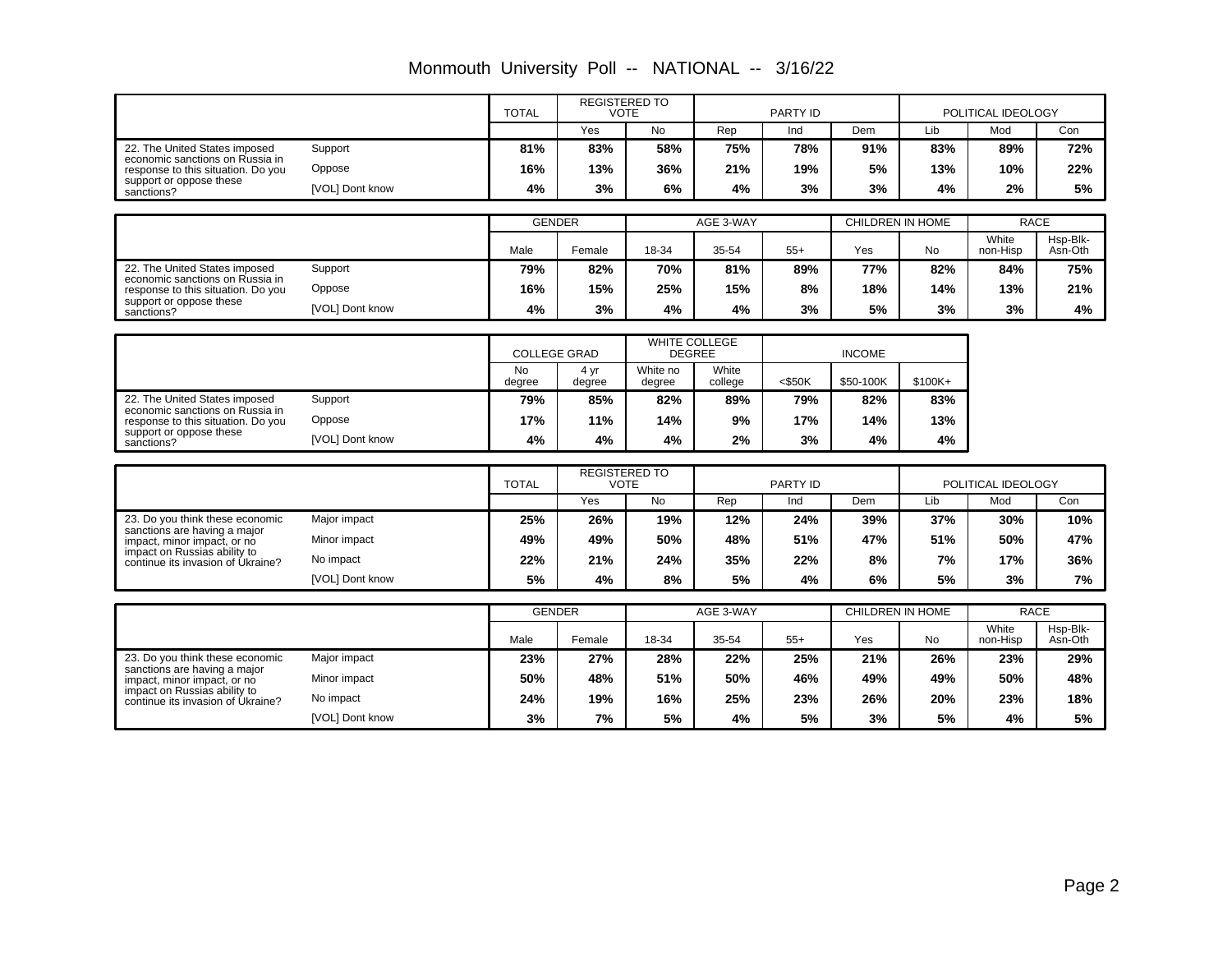| Monmouth University Poll -- NATIONAL -- 3/16/22 |  |  |  |
|-------------------------------------------------|--|--|--|
|-------------------------------------------------|--|--|--|

|                                                                                                |                 | <b>COLLEGE GRAD</b> |                | <b>WHITE COLLEGE</b><br><b>DEGREE</b> |                  |           |           |         |
|------------------------------------------------------------------------------------------------|-----------------|---------------------|----------------|---------------------------------------|------------------|-----------|-----------|---------|
|                                                                                                |                 | <b>No</b><br>dearee | 4 yr<br>degree | White no<br>degree                    | White<br>college | $<$ \$50K | \$50-100K | \$100K+ |
| 23. Do you think these economic<br>sanctions are having a major<br>impact, minor impact, or no | Major impact    | 26%                 | 23%            | 23%                                   | 23%              | 28%       | 26%       | 18%     |
|                                                                                                | Minor impact    | 47%                 | 52%            | 48%                                   | 53%              | 49%       | 48%       | 52%     |
| impact on Russias ability to<br>continue its invasion of Ukraine?                              | No impact       | 22%                 | 20%            | 25%                                   | 20%              | 18%       | 21%       | 27%     |
|                                                                                                | [VOL] Dont know | 5%                  | 4%             | 5%                                    | 4%               | 5%        | 5%        | 3%      |

|                                                                                                                                                                          |                   | <b>TOTAL</b> | <b>REGISTERED TO</b><br>VOTE |           | PARTY ID |     |     | POLITICAL IDEOLOGY |     |     |
|--------------------------------------------------------------------------------------------------------------------------------------------------------------------------|-------------------|--------------|------------------------------|-----------|----------|-----|-----|--------------------|-----|-----|
|                                                                                                                                                                          |                   |              | Yes                          | <b>No</b> | Rep      | Ind | Dem | Lib                | Mod | Con |
| 24. Do you think these sanctions<br>are hurting the U.S. economy or<br>generally having no impact on the<br>U.S. economy? [Are they hurting<br>a lot, or just a little?] | Hurting, a lot    | 33%          | 33%                          | 31%       | 47%      | 32% | 22% | 28%                | 27% | 43% |
|                                                                                                                                                                          | Hurting, a little | 39%          | 40%                          | 33%       | 32%      | 36% | 53% | 44%                | 45% | 30% |
|                                                                                                                                                                          | No impact         | 25%          | 25%                          | 29%       | 21%      | 29% | 22% | 27%                | 26% | 24% |
|                                                                                                                                                                          | [VOL] Dont know   | 3%           | 2%                           | 7%        | 1%       | 3%  | 3%  | 2%                 | 2%  | 3%  |

|                                                                                                                                                                          |                   | <b>GENDER</b> |        | AGE 3-WAY |       |       | CHILDREN IN HOME |           | <b>RACE</b>       |                     |
|--------------------------------------------------------------------------------------------------------------------------------------------------------------------------|-------------------|---------------|--------|-----------|-------|-------|------------------|-----------|-------------------|---------------------|
|                                                                                                                                                                          |                   | Male          | Female | 18-34     | 35-54 | $55+$ | Yes              | <b>No</b> | White<br>non-Hisp | Hsp-Blk-<br>Asn-Oth |
| 24. Do you think these sanctions<br>are hurting the U.S. economy or<br>generally having no impact on the<br>U.S. economy? [Are they hurting<br>a lot, or just a little?] | Hurting, a lot    | 34%           | 32%    | 29%       | 30%   | 39%   | 31%              | 34%       | 27%               | 43%                 |
|                                                                                                                                                                          | Hurting, a little | 37%           | 41%    | 43%       | 45%   | 31%   | 46%              | 36%       | 41%               | 36%                 |
|                                                                                                                                                                          | No impact         | 27%           | 23%    | 26%       | 23%   | 26%   | 22%              | 26%       | 29%               | 19%                 |
|                                                                                                                                                                          | [VOL] Dont know   | 2%            | 3%     | 2%        | 2%    | 4%    | 1%               | 3%        | 3%                | 2%                  |

|                                                                                                                                                                          |                        | <b>COLLEGE GRAD</b> |                | <b>WHITE COLLEGE</b><br><b>DEGREE</b> |                  | <b>INCOME</b> |           |           |
|--------------------------------------------------------------------------------------------------------------------------------------------------------------------------|------------------------|---------------------|----------------|---------------------------------------|------------------|---------------|-----------|-----------|
|                                                                                                                                                                          |                        | No<br>degree        | 4 yr<br>degree | White no<br>degree                    | White<br>college | $<$ \$50K     | \$50-100K | $$100K +$ |
| 24. Do you think these sanctions<br>are hurting the U.S. economy or<br>generally having no impact on the<br>U.S. economy? [Are they hurting<br>a lot, or just a little?] | Hurting, a lot         | 36%                 | 28%            | 29%                                   | 23%              | 35%           | 29%       | 35%       |
|                                                                                                                                                                          | Hurting, a little      | 38%                 | 42%            | 40%                                   | 43%              | 36%           | 44%       | 37%       |
|                                                                                                                                                                          | No impact              | 24%                 | 28%            | 28%                                   | 31%              | 25%           | 25%       | 26%       |
|                                                                                                                                                                          | <b>IVOLI Dont know</b> | 2%                  | 3%             | 2%                                    | 3%               | 4%            | $1\%$     | 2%        |

|                                                    |                 | <b>TOTAL</b> | <b>REGISTERED TO</b><br><b>VOTE</b> |                         | PARTY ID |     |     | POLITICAL IDEOLOGY |     |     |
|----------------------------------------------------|-----------------|--------------|-------------------------------------|-------------------------|----------|-----|-----|--------------------|-----|-----|
|                                                    |                 |              | Yes                                 | No<br>Rep<br>Dem<br>Ind |          |     |     | Lib                | Mod | Con |
| 25. Do you support or oppose the                   | Support         | 78%          | 80%                                 | 59%                     | 76%      | 75% | 85% | 86%                | 87% | 67% |
| recent U.S. ban on Russian gas<br>and oil imports? | Oppose          | 17%          | 15%                                 | 27%                     | 20%      | 18% | 11% | 9%                 | 12% | 25% |
|                                                    | [VOL] Dont know | 5%           | 4%                                  | 14%                     | 5%       | 7%  | 3%  | 5%                 | 2%  | 8%  |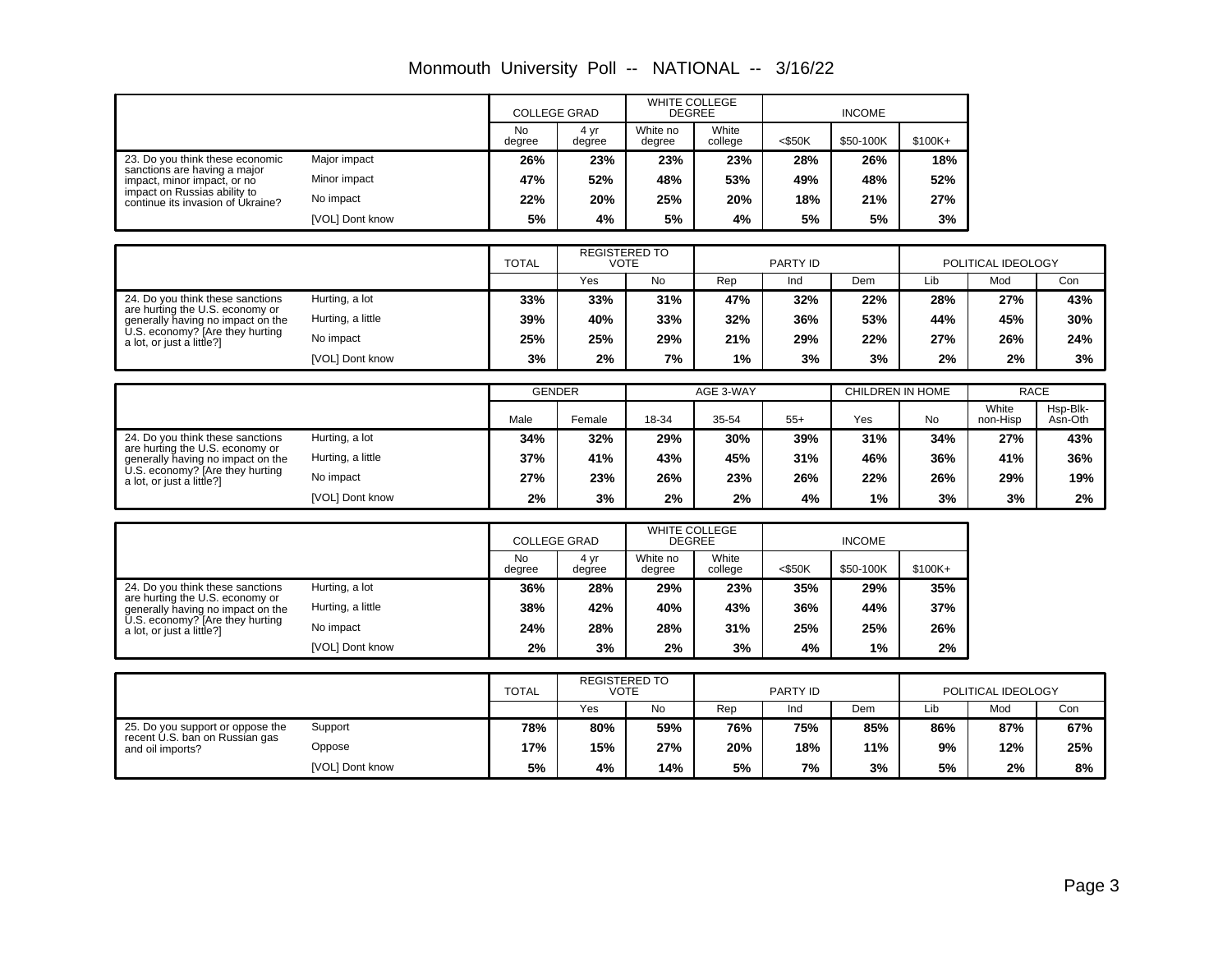|                                                                       |                           | <b>GENDER</b>                    |                      |                      | AGE 3-WAY        |           | CHILDREN IN HOME        |           | <b>RACE</b>        |                     |
|-----------------------------------------------------------------------|---------------------------|----------------------------------|----------------------|----------------------|------------------|-----------|-------------------------|-----------|--------------------|---------------------|
|                                                                       |                           | Male                             | Female               | 18-34                | 35-54            | $55+$     | Yes                     | <b>No</b> | White<br>non-Hisp  | Hsp-Blk-<br>Asn-Oth |
| 25. Do you support or oppose the<br>recent U.S. ban on Russian gas    | Support                   | 80%                              | 77%                  | 70%                  | 78%              | 85%       | 76%                     | 79%       | 81%                | 73%                 |
| and oil imports?                                                      | Oppose                    | 17%                              | 16%                  | 23%                  | 18%              | 11%       | 19%                     | 16%       | 14%                | 20%                 |
|                                                                       | [VOL] Dont know           | 3%                               | 8%                   | 7%                   | 4%               | 4%        | 5%                      | 5%        | 4%                 | 7%                  |
|                                                                       |                           |                                  |                      |                      |                  |           |                         |           |                    |                     |
|                                                                       |                           | <b>COLLEGE GRAD</b>              |                      | <b>DEGREE</b>        | WHITE COLLEGE    |           | <b>INCOME</b>           |           |                    |                     |
|                                                                       |                           | <b>No</b><br>degree              | 4 yr<br>degree       | White no<br>degree   | White<br>college | $<$ \$50K | \$50-100K               | \$100K+   |                    |                     |
| 25. Do you support or oppose the                                      | Support                   | 74%                              | 88%                  | 77%                  | 89%              | 76%       | 81%                     | 80%       |                    |                     |
| recent U.S. ban on Russian gas<br>and oil imports?                    | Oppose                    | 19%                              | 10%                  | 17%                  | 10%              | 16%       | 15%                     | 17%       |                    |                     |
|                                                                       | [VOL] Dont know           | 7%                               | 2%                   | 6%                   | 1%               | 9%        | 4%                      | 2%        |                    |                     |
|                                                                       |                           |                                  |                      |                      |                  |           |                         |           |                    |                     |
|                                                                       |                           | <b>TOTAL</b>                     | <b>VOTE</b>          | <b>REGISTERED TO</b> |                  | PARTY ID  |                         |           | POLITICAL IDEOLOGY |                     |
|                                                                       |                           |                                  | Yes                  | No                   | Rep              | Ind       | Dem                     | Lib       | Mod                | Con                 |
| 26. Do you support or oppose the<br>United States sending troops to   | Support                   | 69%                              | 70%                  | 57%                  | 65%              | 65%       | 78%                     | 74%       | 73%                | 62%                 |
| support our European allies as a                                      | Oppose                    | 28%                              | 27%                  | 34%                  | 31%              | 31%       | 21%                     | 25%       | 26%                | 32%                 |
| deterrent to keep Russia from<br>invading those countries?            | [VOL] Dont know           | 3%                               | 2%                   | 9%                   | 4%               | 4%        | 1%                      | 1%        | 2%                 | 6%                  |
|                                                                       |                           |                                  | <b>GENDER</b>        |                      | AGE 3-WAY        |           | <b>CHILDREN IN HOME</b> |           | <b>RACE</b>        |                     |
|                                                                       |                           |                                  |                      |                      |                  |           |                         |           | White              | Hsp-Blk-            |
|                                                                       |                           | Male                             | Female               | 18-34                | 35-54            | $55+$     | Yes                     | <b>No</b> | non-Hisp           | Asn-Oth             |
| 26. Do you support or oppose the<br>United States sending troops to   | Support                   | 69%                              | 69%                  | 71%                  | 65%              | 70%       | 65%                     | 71%       | 72%                | 64%                 |
| support our European allies as a<br>deterrent to keep Russia from     | Oppose                    | 29%                              | 27%                  | 28%                  | 31%              | 25%       | 31%                     | 27%       | 24%                | 34%                 |
| invading those countries?                                             | [VOL] Dont know           | 3%                               | 3%                   | 0%                   | 4%               | 4%        | 4%                      | 3%        | 4%                 | 2%                  |
|                                                                       |                           |                                  |                      |                      | WHITE COLLEGE    |           |                         |           |                    |                     |
|                                                                       |                           | <b>COLLEGE GRAD</b><br><b>No</b> | 4 yr                 | White no             | DEGREE<br>White  |           | <b>INCOME</b>           |           |                    |                     |
|                                                                       |                           | degree                           | degree               | degree               | college          | $<$ \$50K | \$50-100K               | \$100K+   |                    |                     |
| 26. Do you support or oppose the<br>United States sending troops to   | Support                   | 68%                              | 70%                  | 71%                  | 74%              | 69%       | 71%                     | 67%       |                    |                     |
| support our European allies as a<br>deterrent to keep Russia from     | Oppose                    | 28%                              | 27%                  | 24%                  | 23%              | 27%       | 27%                     | 30%       |                    |                     |
| invading those countries?                                             | [VOL] Dont know           | 3%                               | 3%                   | 4%                   | 3%               | 4%        | 2%                      | 3%        |                    |                     |
|                                                                       |                           |                                  | <b>REGISTERED TO</b> |                      |                  |           |                         |           |                    |                     |
|                                                                       |                           | <b>TOTAL</b>                     | <b>VOTE</b>          |                      |                  | PARTY ID  |                         |           | POLITICAL IDEOLOGY |                     |
|                                                                       |                           |                                  | Yes                  | <b>No</b>            | Rep              | Ind       | Dem                     | Lib       | Mod                | Con                 |
| 27. Do you support or oppose the<br>United States sending troops into | Support                   | 41%                              | 41%                  | 42%                  | 37%              | 40%       | 46%                     | 49%       | 38%                | 37%                 |
|                                                                       |                           | 56%                              | 56%                  | 50%                  | 62%              | 56%       | 49%                     | 47%       | 59%                | 58%                 |
| Ukraine?                                                              | Oppose<br>[VOL] Dont know | 4%                               | 3%                   | 8%                   | 1%               | 5%        | 5%                      | 4%        | 3%                 | 4%                  |

Monmouth University Poll -- NATIONAL -- 3/16/22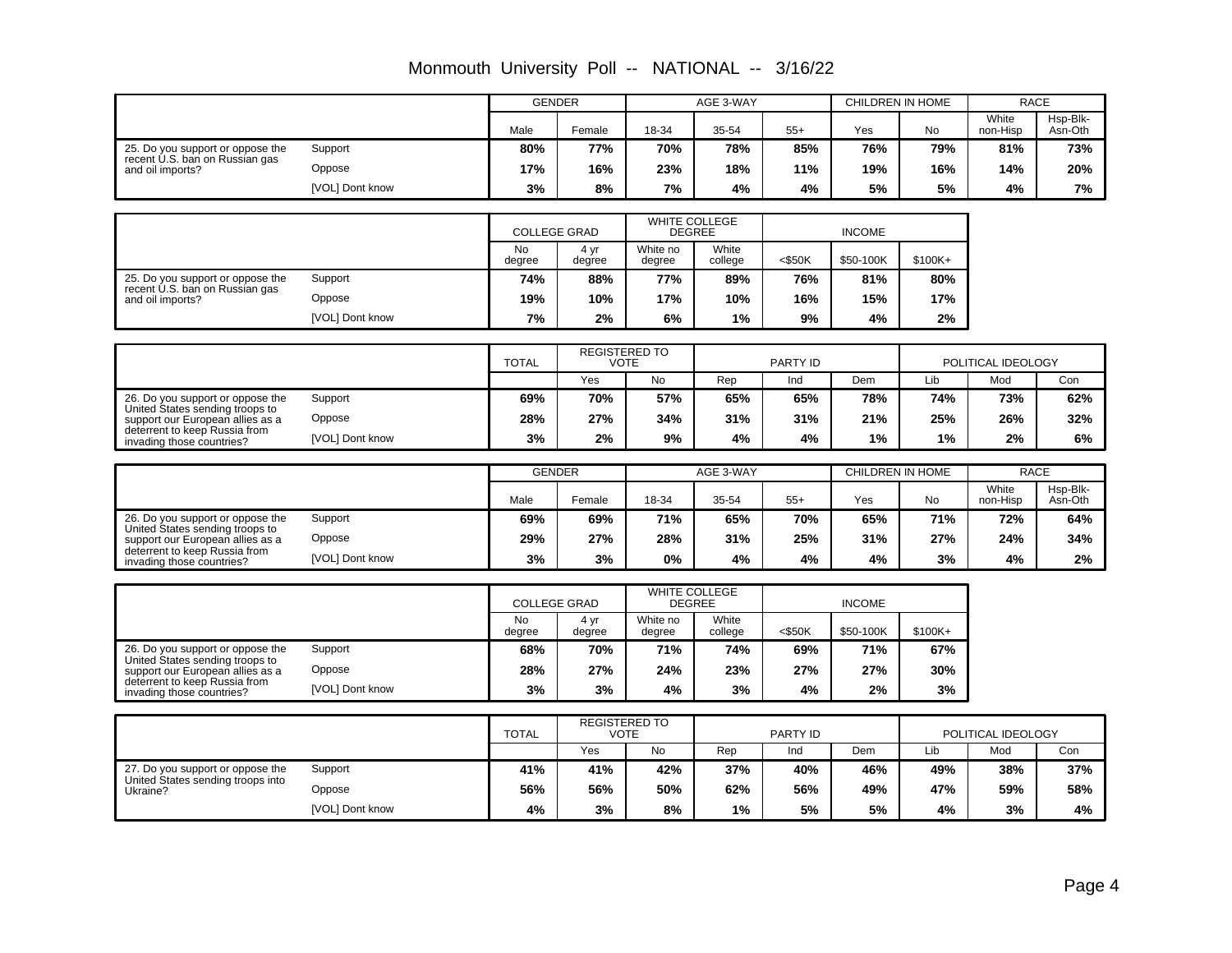|                                                                       |                    |                     | <b>GENDER</b>               |                           | AGE 3-WAY        |           |               | CHILDREN IN HOME |                    | <b>RACE</b>         |
|-----------------------------------------------------------------------|--------------------|---------------------|-----------------------------|---------------------------|------------------|-----------|---------------|------------------|--------------------|---------------------|
|                                                                       |                    | Male                | Female                      | 18-34                     | 35-54            | $55+$     | Yes           | No               | White<br>non-Hisp  | Hsp-Blk-<br>Asn-Oth |
| 27. Do you support or oppose the                                      | Support            | 36%                 | 45%                         | 48%                       | 41%              | 34%       | 41%           | 40%              | 38%                | 46%                 |
| United States sending troops into<br>Ukraine?                         | Oppose             | 61%                 | 50%                         | 49%                       | 56%              | 61%       | 54%           | 56%              | 59%                | 51%                 |
|                                                                       | [VOL] Dont know    | 3%                  | 5%                          | 3%                        | 3%               | 5%        | 4%            | 4%               | 4%                 | 3%                  |
|                                                                       |                    |                     |                             | WHITE COLLEGE             |                  |           |               |                  |                    |                     |
|                                                                       |                    |                     | <b>COLLEGE GRAD</b>         | <b>DEGREE</b>             |                  |           | <b>INCOME</b> |                  |                    |                     |
|                                                                       |                    | <b>No</b><br>degree | 4 yr<br>degree              | White no<br>degree        | White<br>college | $<$ \$50K | \$50-100K     | $$100K+$         |                    |                     |
| 27. Do you support or oppose the                                      | Support            | 44%                 | 34%                         | 40%                       | 34%              | 43%       | 39%           | 36%              |                    |                     |
| United States sending troops into<br>Ukraine?                         | Oppose             | 53%                 | 62%                         | 57%                       | 62%              | 53%       | 57%           | 61%              |                    |                     |
|                                                                       | [VOL] Dont know    | 3%                  | 5%                          | 3%                        | 4%               | 4%        | 4%            | 3%               |                    |                     |
|                                                                       |                    |                     |                             | REGISTERED TO             |                  |           |               |                  |                    |                     |
|                                                                       |                    | <b>TOTAL</b>        |                             | <b>VOTE</b>               |                  | PARTY ID  |               |                  | POLITICAL IDEOLOGY |                     |
|                                                                       |                    |                     | Yes                         | No                        | Rep              | Ind       | Dem           | Lib              | Mod                | Con                 |
| 28. Are you worried that the<br>conflict in Ukraine will lead to the  | Very worried       | 22%                 | 23%                         | 15%                       | 23%              | 21%       | 21%           | 25%              | 21%                | 20%                 |
| use of nuclear weapons - would<br>vou say very worried, somewhat      | Somewhat worried   | 47%                 | 47%                         | 46%                       | 49%              | 44%       | 50%           | 51%              | 48%                | 44%                 |
| worried, not too worried, or not at                                   | Not too worried    | 18%                 | 18%                         | 20%                       | 14%              | 22%       | 19%           | 17%              | 22%                | 16%                 |
| all worried?                                                          | Not at all worried | 12%                 | 12%                         | 15%                       | 14%              | 13%       | 9%            | 7%               | 9%                 | 19%                 |
|                                                                       | [VOL] Dont know    | 1%                  | 0%                          | 4%                        | 1%               | 1%        | 1%            | 0%               | 0%                 | 1%                  |
|                                                                       |                    |                     | <b>GENDER</b>               |                           | AGE 3-WAY        |           |               | CHILDREN IN HOME |                    | <b>RACE</b>         |
|                                                                       |                    |                     |                             |                           |                  |           |               |                  | White              | Hsp-Blk-            |
|                                                                       |                    | Male                | Female                      | 18-34                     | 35-54            | $55+$     | Yes           | No               | non-Hisp           | Asn-Oth             |
| 28. Are you worried that the<br>conflict in Ukraine will lead to the  | Very worried       | 17%                 | 27%                         | 20%                       | 20%              | 26%       | 20%           | 23%              | 19%                | 28%                 |
| use of nuclear weapons - would<br>you say very worried, somewhat      | Somewhat worried   | 44%                 | 50%                         | 49%                       | 46%              | 46%       | 42%           | 48%              | 48%                | 45%                 |
| worried, not too worried, or not at<br>all worried?                   | Not too worried    | 22%                 | 15%                         | 21%                       | 20%              | 14%       | 21%           | 18%              | 21%                | 15%                 |
|                                                                       | Not at all worried | 17%                 | 7%                          | 10%                       | 13%              | 13%       | 17%           | 10%              | 12%                | 11%                 |
|                                                                       | [VOL] Dont know    | 0%                  | 1%                          | 0%                        | 1%               | 1%        | 1%            | 1%               | 1%                 | 0%                  |
|                                                                       |                    |                     |                             | WHITE COLLEGE             |                  |           |               |                  |                    |                     |
|                                                                       |                    | <b>No</b>           | <b>COLLEGE GRAD</b><br>4 yr | <b>DEGREE</b><br>White no | White            |           | <b>INCOME</b> |                  |                    |                     |
|                                                                       |                    | degree              | degree                      | degree                    | college          | $<$ \$50K | \$50-100K     | $$100K+$         |                    |                     |
| 28. Are you worried that the<br>conflict in Ukraine will lead to the  | Very worried       | 22%                 | 22%                         | 19%                       | 18%              | 27%       | 16%           | 22%              |                    |                     |
| use of nuclear weapons - would                                        | Somewhat worried   | 47%                 | 47%                         | 48%                       | 48%              | 45%       | 50%           | 44%              |                    |                     |
| you say very worried, somewhat<br>worried, not too worried, or not at | Not too worried    | 17%                 | 22%                         | 19%                       | 24%              | 17%       | 21%           | 19%              |                    |                     |
| all worried?                                                          | Not at all worried | 14%                 | 8%                          | 14%                       | 9%               | 10%       | 13%           | 15%              |                    |                     |
|                                                                       | [VOL] Dont know    | 1%                  | 1%                          | 1%                        | 1%               | 1%        | 0%            | 0%               |                    |                     |

Monmouth University Poll -- NATIONAL -- 3/16/22